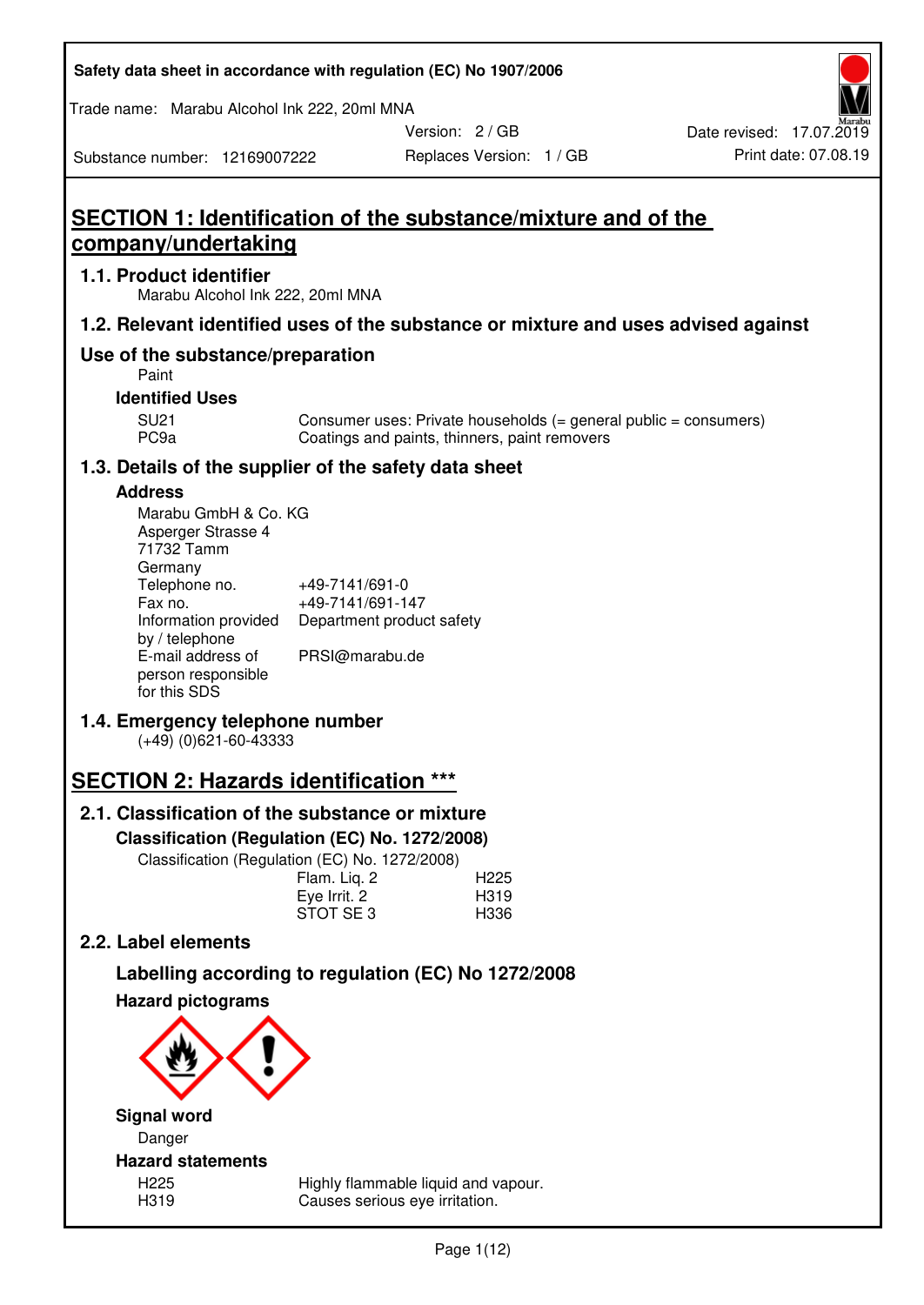| Safety data sheet in accordance with regulation (EC) No 1907/2006 |                                                       |                 |                  |                          |                                                                                 |
|-------------------------------------------------------------------|-------------------------------------------------------|-----------------|------------------|--------------------------|---------------------------------------------------------------------------------|
| Trade name: Marabu Alcohol Ink 222, 20ml MNA                      |                                                       |                 |                  |                          |                                                                                 |
| Substance number: 12169007222                                     |                                                       | Version: 2 / GB |                  | Replaces Version: 1 / GB | Date revised: 17.07.2019<br>Print date: 07.08.19                                |
| H336                                                              | May cause drowsiness or dizziness.                    |                 |                  |                          |                                                                                 |
| <b>Precautionary statements ***</b>                               |                                                       |                 |                  |                          |                                                                                 |
| P <sub>101</sub>                                                  |                                                       |                 |                  |                          | If medical advice is needed, have product container or label at hand.           |
| P102                                                              | Keep out of reach of children.                        |                 |                  |                          |                                                                                 |
| P210                                                              |                                                       |                 |                  |                          | Keep away from heat, hot surfaces, sparks, open flames and other ignition       |
|                                                                   | sources. No smoking.                                  |                 |                  |                          |                                                                                 |
| P264.1                                                            | Wash hands thoroughly after handling.                 |                 |                  |                          |                                                                                 |
| P271                                                              | Use only outdoors or in a well-ventilated area.       |                 |                  |                          |                                                                                 |
| P280                                                              |                                                       |                 |                  |                          | Wear protective gloves/protective clothing/eye protection/face protection.      |
| P305+P351+P338                                                    | lenses, if present and easy to do. Continue rinsing.  |                 |                  |                          | IF IN EYES: Rinse cautiously with water for several minutes. Remove contact     |
| P405                                                              | Store locked up.                                      |                 |                  |                          |                                                                                 |
| P501.9                                                            | Dispose of contents/container as problematic waste.   |                 |                  |                          |                                                                                 |
|                                                                   |                                                       |                 |                  |                          | Hazardous component(s) to be indicated on label (Regulation (EC) No. 1272/2008) |
|                                                                   |                                                       |                 |                  |                          |                                                                                 |
| contains                                                          | Acetone; Propan-2-ol                                  |                 |                  |                          |                                                                                 |
| <b>Supplemental information</b><br><b>EUH066</b>                  |                                                       |                 |                  |                          |                                                                                 |
|                                                                   | Repeated exposure may cause skin dryness or cracking. |                 |                  |                          |                                                                                 |
| 2.3. Other hazards<br>No special hazards have to be mentioned.    |                                                       |                 |                  |                          |                                                                                 |
| <b>SECTION 3: Composition/information on ingredients</b>          |                                                       |                 |                  |                          |                                                                                 |
| 3.2. Mixtures                                                     |                                                       |                 |                  |                          |                                                                                 |
| <b>Hazardous ingredients</b>                                      |                                                       |                 |                  |                          |                                                                                 |
|                                                                   |                                                       |                 |                  |                          |                                                                                 |
| Propan-2-ol<br>CAS No.                                            | 67-63-0                                               |                 |                  |                          |                                                                                 |
| EINECS no.                                                        | 200-661-7                                             |                 |                  |                          |                                                                                 |
| Registration no.                                                  | 01-2119457558-25                                      |                 |                  |                          |                                                                                 |
| Concentration                                                     | 50<br>$>=$                                            |                 | $\,<\,$          | 100                      | $\%$                                                                            |
|                                                                   |                                                       |                 |                  |                          |                                                                                 |
| Classification (Regulation (EC) No. 1272/2008)                    |                                                       |                 |                  |                          |                                                                                 |
|                                                                   | Flam. Liq. 2                                          |                 | H <sub>225</sub> |                          |                                                                                 |
|                                                                   | Eye Irrit. 2                                          |                 | H319             |                          |                                                                                 |
|                                                                   | STOT SE3                                              |                 | H336             |                          |                                                                                 |
|                                                                   |                                                       |                 |                  |                          |                                                                                 |
| <b>Acetone</b>                                                    |                                                       |                 |                  |                          |                                                                                 |
| CAS No.                                                           | 67-64-1                                               |                 |                  |                          |                                                                                 |
| EINECS no.                                                        | 200-662-2<br>01-2119471330-49                         |                 |                  |                          |                                                                                 |
| Registration no.<br>Concentration                                 | 20<br>$>=$                                            |                 | $\,<\,$          | 25                       | $\frac{1}{6}$                                                                   |
|                                                                   |                                                       |                 |                  |                          |                                                                                 |
| Classification (Regulation (EC) No. 1272/2008)                    |                                                       |                 |                  |                          |                                                                                 |
|                                                                   | Flam. Liq. 2                                          |                 | H <sub>225</sub> |                          |                                                                                 |
|                                                                   | Eye Irrit. 2                                          |                 | H319             |                          |                                                                                 |
|                                                                   | STOT SE 3                                             |                 | H336             |                          |                                                                                 |
| 2-(Propyloxy) ethanol                                             |                                                       |                 |                  |                          |                                                                                 |
| CAS No.                                                           | 2807-30-9                                             |                 |                  |                          |                                                                                 |
| EINECS no.                                                        | 220-548-6                                             |                 |                  |                          |                                                                                 |
| Concentration                                                     | $\mathbf{1}$<br>$>=$                                  |                 | $\lt$            | 10                       | $\%$                                                                            |
|                                                                   |                                                       |                 |                  |                          |                                                                                 |
| Classification (Regulation (EC) No. 1272/2008)                    |                                                       |                 |                  |                          |                                                                                 |
|                                                                   | Acute Tox. 4                                          |                 | H312             |                          |                                                                                 |
|                                                                   | Eye Irrit. 2                                          |                 | H319             |                          |                                                                                 |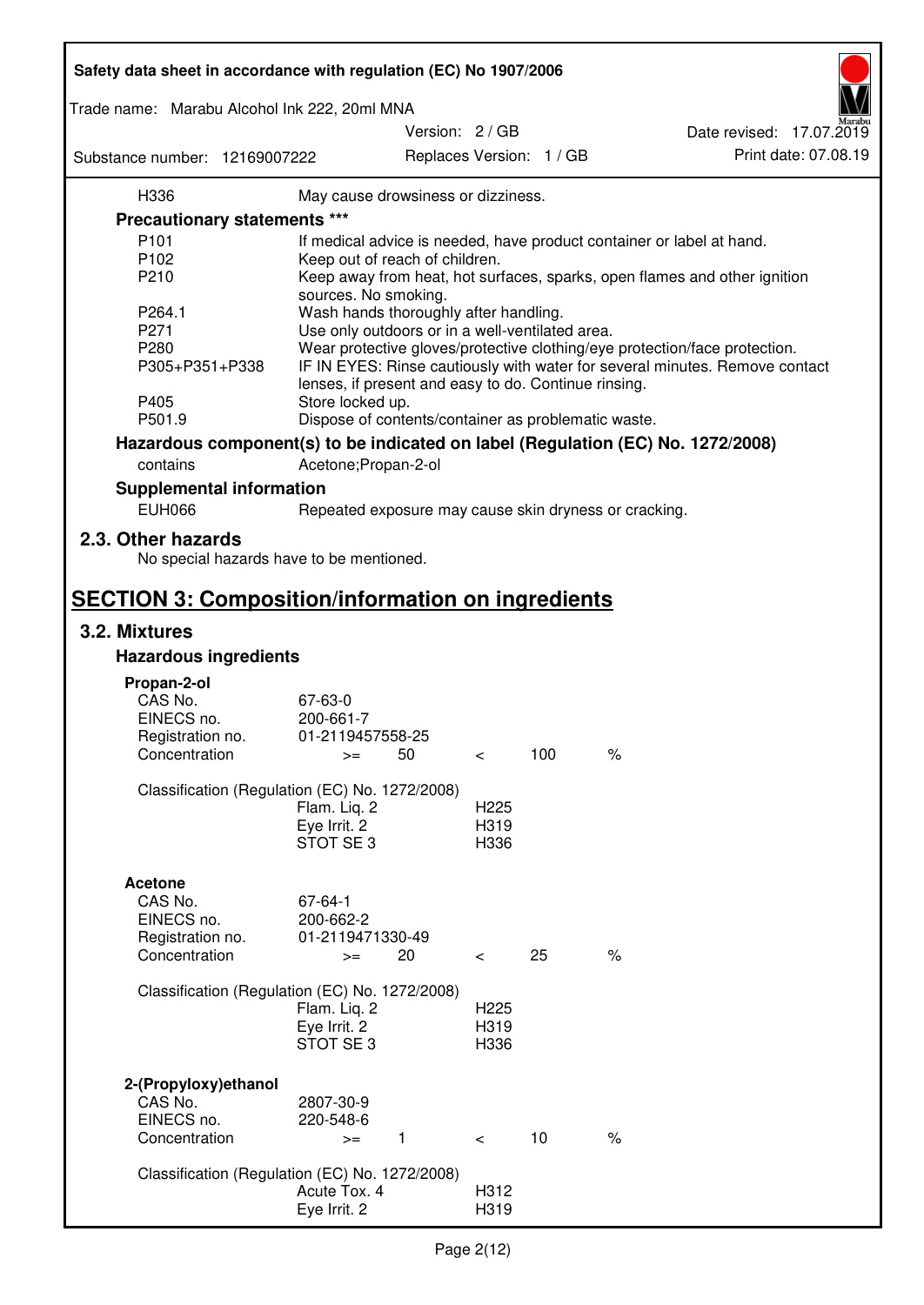Trade name: Marabu Alcohol Ink 222, 20ml MNA



Substance number: 12169007222

Replaces Version: 1 / GB Print date: 07.08.19

# **SECTION 4: First aid measures**

# **4.1. Description of first aid measures**

## **General information**

In all cases of doubt, or when symptoms persist, seek medical attention. Never give anything by mouth to an unconscious person. If unconscious place in recovery position and seek medical advice.

## **After inhalation**

Remove to fresh air, keep patient warm and at rest. If breathing is irregular or stopped, administer artificial respiration.

#### **After skin contact**

Remove contaminated clothing. Wash skin thoroughly with soap and water or use recognised skin cleanser. Do NOT use solvents or thinners.

#### **After eye contact**

Remove contact lenses, irrigate copiously with clean, fresh water, holding the eyelids apart for at least 10 minutes and seek immediate medical advice.

#### **After ingestion**

If accidentally swallowed rinse the mouth with plenty of water (only if the person is conscious) and obtain immediate medical attention. Keep at rest. Do NOT induce vomiting.

#### **4.2. Most important symptoms and effects, both acute and delayed**  Until now no symptoms known so far.

# **4.3. Indication of any immediate medical attention and special treatment needed**

## **Hints for the physician / treatment**

Treat symptomatically

# **SECTION 5: Firefighting measures**

## **5.1. Extinguishing media**

## **Suitable extinguishing media**

Recommended: alcohol resistant foam, CO2, powders, water spray/mist, Not be used for safety reasons: water jet

## **5.2. Special hazards arising from the substance or mixture**

In the event of fire the following can be released: Carbon monoxide (CO); Carbon dioxide (CO2); dense black smoke

# **5.3. Advice for firefighters**

## **Special protective equipment for fire-fighting**

Cool closed containers exposed to fire with water. Do not allow run-off from fire fighting to enter drains or water courses.

# **SECTION 6: Accidental release measures**

## **6.1. Personal precautions, protective equipment and emergency procedures**

Exclude sources of ignition and ventilate the area. Avoid breathing vapours. Refer to protective measures listed in Sections 7 and 8.

## **6.2. Environmental precautions**

Do not allow to enter drains or waterways. If the product contaminates lakes, rivers or sewage, inform appropriate authorities in accordance with local regulations.

# **6.3. Methods and material for containment and cleaning up**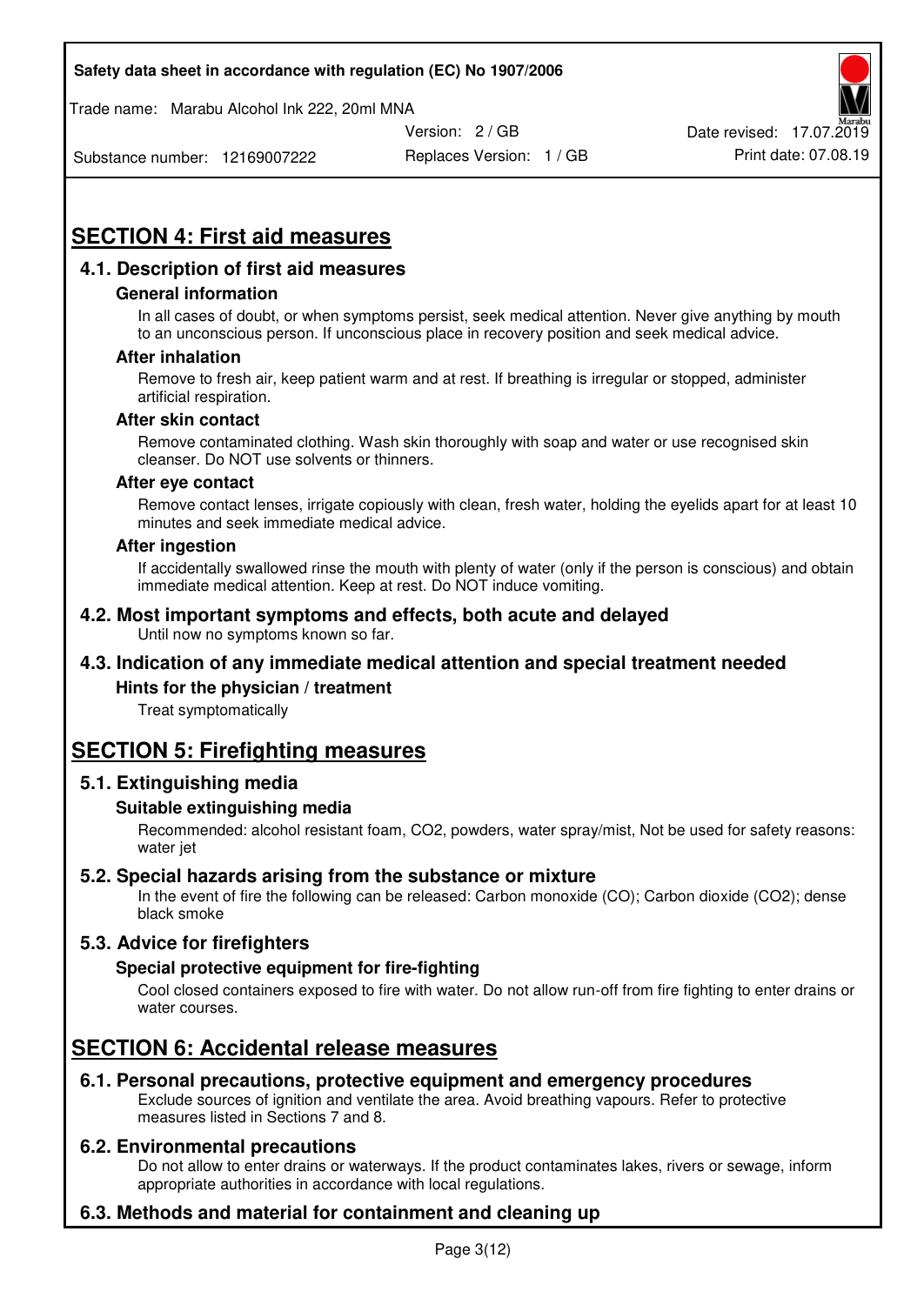Trade name: Marabu Alcohol Ink 222, 20ml MNA

Version: 2 / GB

Replaces Version: 1 / GB Print date: 07.08.19 Date revised: 17.07.2019

Substance number: 12169007222

Contain and collect spillage with non-combustible absorbent materials, e.g. sand, earth, vermiculite, diatomaceous earth and place in container for disposal according to local regulations (see section 13). Clean preferably with a detergent - avoid use of solvents.

# **6.4. Reference to other sections**

Information regarding Safe handling, see Section 7. Information regarding personal protective measures, see Section 8. Information regarding waste disposal, see Section 13.

# **SECTION 7: Handling and storage**

# **7.1. Precautions for safe handling**

## **Advice on safe handling**

Prevent the creation of flammable or explosive concentrations of vapour in air and avoid vapour concentration higher than the occupational exposure limits. In addition, the product should only be used in areas from which all naked lights and other sources of ignition have been excluded. Electrical equipment should be protected to the appropriate standard. Mixture may charge electrostatically: always use earthing leads when transferring from one container to another. Operators should wear anti-static footwear and clothing and floors should be of the conducting type. Isolate from sources of heat, sparks and open flame. No sparking tools should be used. Avoid skin and eye contact. Avoid the inhalation of particulates and spray mist arising from the application of this mixture. Smoking, eating and drinking shall be prohibited in application area. For personal protection see Section 8. Never use pressure to empty: container is not a pressure vessel. Always keep in containers of same material as the original one. Comply with the health and safety at work laws. Do not allow to enter drains or water courses.

# **Advice on protection against fire and explosion**

Vapours are heavier than air and may spread along floors. Vapours may form explosive mixtures with air.

## **Classification of fires / temperature class / Ignition group / Dust explosion class**

Classification of fires B (Combustible liquid substances)<br>Temperature class T2 Temperature class

# **7.2. Conditions for safe storage, including any incompatibilities**

## **Requirements for storage rooms and vessels**

Electrical installations/working materials must comply with the local applied technological safety standards. Storage rooms in which filling operations take place must have a conducting floor. Store in accordance with national regulation

## **Hints on storage assembly**

Store away from oxidising agents, from strongly alkaline and strongly acid materials.

## **Further information on storage conditions**

Observe label precautions. Store between 15 and 30 °C in a dry, well ventilated place away from sources of heat and direct sunlight. Keep container tightly closed. Keep away from sources of ignition. No smoking. Prevent unauthorised access. Containers which are opened must be carefully resealed and kept upright to prevent leakage.

# **7.3. Specific end use(s)**

Paint

# **SECTION 8: Exposure controls/personal protection**

# **8.1. Control parameters**

# **Exposure limit values**

**Acetone** 

| List  | <b>EH40</b> |                   |     |        |
|-------|-------------|-------------------|-----|--------|
| Type  | WEL         |                   |     |        |
| Value | 1210        | mg/m <sup>3</sup> | 500 | ppm(V) |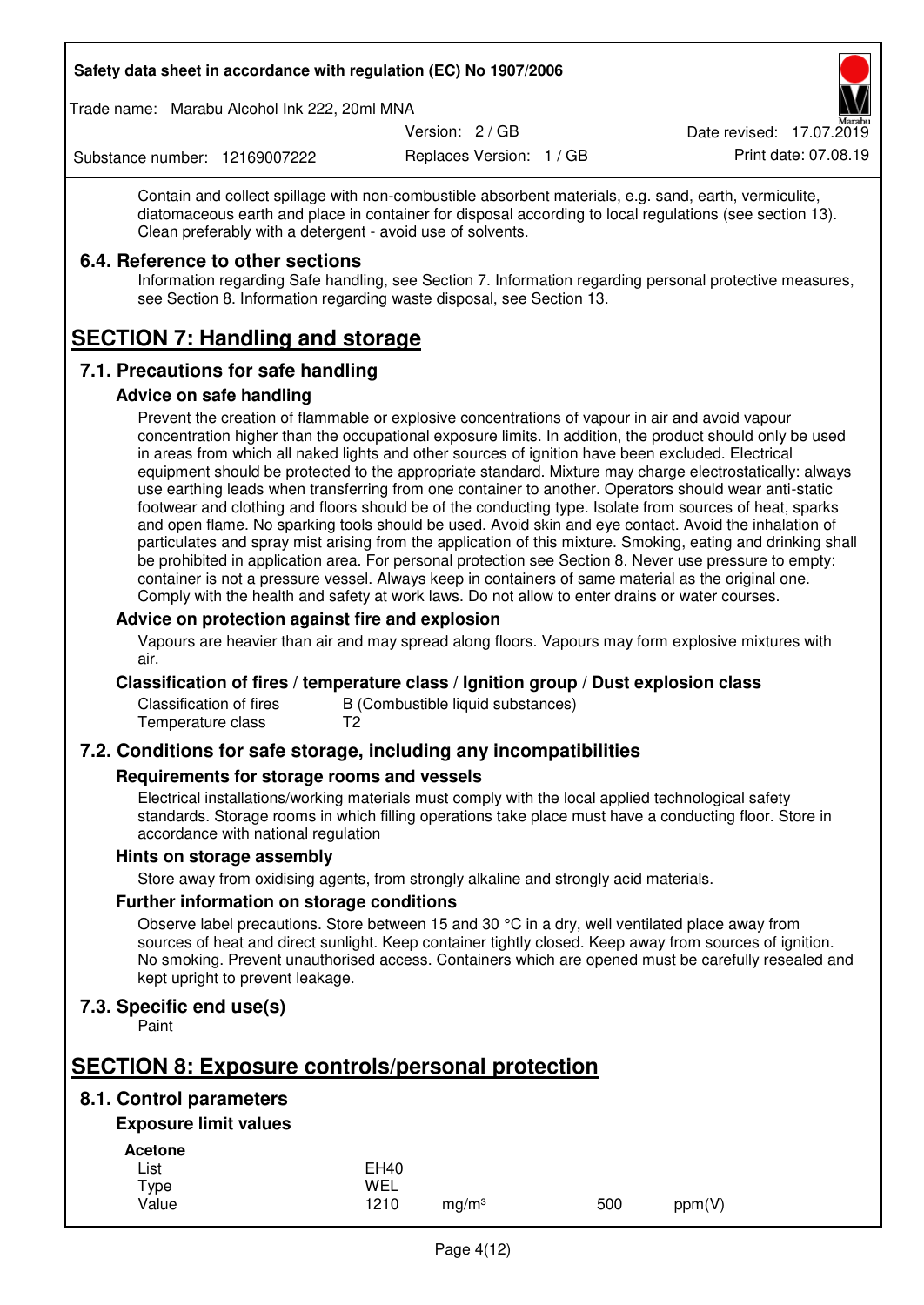| Safety data sheet in accordance with regulation (EC) No 1907/2006 |                     |                                |      |                   |                          |
|-------------------------------------------------------------------|---------------------|--------------------------------|------|-------------------|--------------------------|
| Trade name: Marabu Alcohol Ink 222, 20ml MNA                      |                     |                                |      |                   |                          |
|                                                                   |                     | Version: 2 / GB                |      |                   | Date revised: 17.07.2019 |
| Substance number: 12169007222                                     |                     | Replaces Version: 1 / GB       |      |                   | Print date: 07.08.19     |
| Short term exposure limit<br><b>Status: 2011</b>                  | 3620                | mg/m <sup>3</sup>              | 1500 | ppm(V)            |                          |
| Propan-2-ol                                                       |                     |                                |      |                   |                          |
| List                                                              | EH40<br><b>WEL</b>  |                                |      |                   |                          |
| <b>Type</b><br>Value                                              | 999                 | mg/m <sup>3</sup>              | 400  | ppm(V)            |                          |
| Short term exposure limit<br><b>Status: 2011</b>                  | 1250                | mg/m <sup>3</sup>              | 500  | ppm(V)            |                          |
| <b>Derived No/Minimal Effect Levels (DNEL/DMEL)</b>               |                     |                                |      |                   |                          |
| <b>Acetone</b>                                                    |                     |                                |      |                   |                          |
| Type of value<br>Reference group<br>Duration of exposure          | Worker<br>Long term | Derived No Effect Level (DNEL) |      |                   |                          |
| Route of exposure                                                 | dermal              |                                |      |                   |                          |
| Concentration                                                     |                     | 186                            |      | mg/kg/d           |                          |
| Type of value<br>Reference group                                  | Worker              | Derived No Effect Level (DNEL) |      |                   |                          |
| Duration of exposure                                              | Short term          |                                |      |                   |                          |
| Route of exposure                                                 | inhalative          |                                |      |                   |                          |
| Concentration                                                     |                     | 2420                           |      | mg/m <sup>3</sup> |                          |
| Type of value                                                     |                     | Derived No Effect Level (DNEL) |      |                   |                          |
| Reference group                                                   | Worker              |                                |      |                   |                          |
| Duration of exposure                                              | Long term           |                                |      |                   |                          |
| Route of exposure<br>Concentration                                | inhalative          | 1210                           |      | mg/m <sup>3</sup> |                          |
|                                                                   |                     |                                |      |                   |                          |
| Type of value                                                     |                     | Derived No Effect Level (DNEL) |      |                   |                          |
| Reference group                                                   | Consumer            |                                |      |                   |                          |
| Duration of exposure<br>Route of exposure                         | Long term<br>oral   |                                |      |                   |                          |
| Concentration                                                     |                     | 62                             |      | mg/kg/d           |                          |
| Type of value                                                     |                     | Derived No Effect Level (DNEL) |      |                   |                          |
| Reference group                                                   | Consumer            |                                |      |                   |                          |
| Duration of exposure                                              | Long term           |                                |      |                   |                          |
| Concentration                                                     |                     | 62                             |      | mg/kg/d           |                          |
| Type of value                                                     |                     | Derived No Effect Level (DNEL) |      |                   |                          |
| Reference group                                                   | Consumer            |                                |      |                   |                          |
| Duration of exposure                                              | Long term           |                                |      |                   |                          |
| Route of exposure                                                 | inhalative          |                                |      |                   |                          |
| Concentration                                                     |                     | 200                            |      | mg/m <sup>3</sup> |                          |
| Propan-2-ol                                                       |                     |                                |      |                   |                          |
| Type of value                                                     |                     | Derived No Effect Level (DNEL) |      |                   |                          |
| Reference group                                                   | Worker              |                                |      |                   |                          |
| Duration of exposure                                              | Long term           |                                |      |                   |                          |
| Route of exposure<br>Mode of action                               | inhalative          | Systemic effects               |      |                   |                          |
| Concentration                                                     |                     | 500                            |      | mg/m <sup>3</sup> |                          |
|                                                                   |                     |                                |      |                   |                          |
| Type of value<br>Reference group                                  | Worker              | Derived No Effect Level (DNEL) |      |                   |                          |
| Duration of exposure                                              | Long term           |                                |      |                   |                          |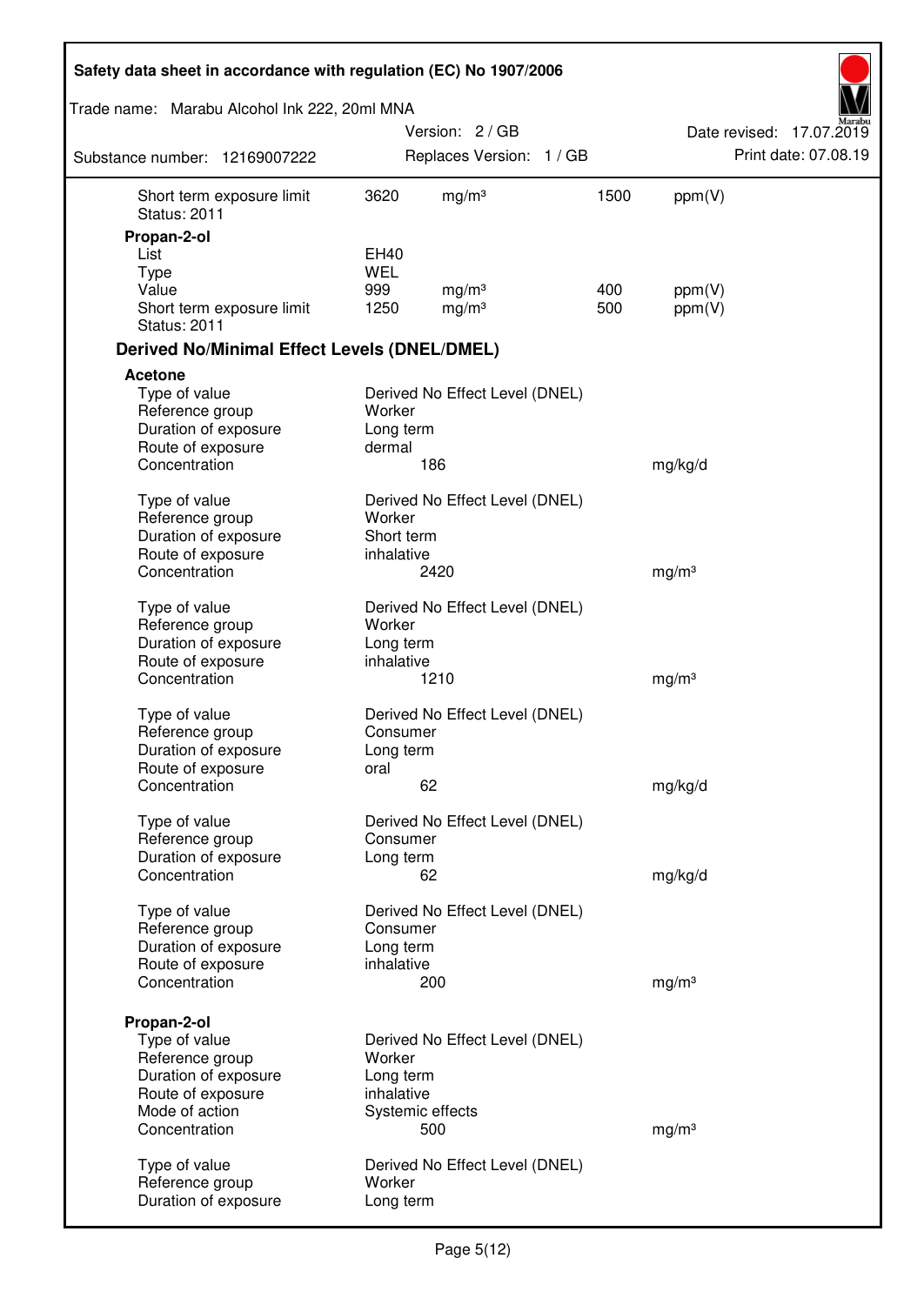Trade name: Marabu Alcohol Ink 222, 20ml MNA

Substance number: 12169007222

Version: 2 / GB Replaces Version: 1 / GB Print date: 07.08.19

Date revised: 17.07.2019

| Route of exposure                               | dermal                         |                   |
|-------------------------------------------------|--------------------------------|-------------------|
| Mode of action                                  | Systemic effects               |                   |
| Concentration                                   | 888                            | mg/kg/d           |
|                                                 |                                |                   |
| Type of value                                   | Derived No Effect Level (DNEL) |                   |
| Reference group                                 | General Population             |                   |
| Duration of exposure                            | Long term                      |                   |
| Route of exposure                               | inhalative                     |                   |
| Mode of action                                  | Systemic effects               |                   |
| Concentration                                   | 89                             | mg/m <sup>3</sup> |
|                                                 |                                |                   |
| Type of value                                   | Derived No Effect Level (DNEL) |                   |
| Reference group                                 | General Population             |                   |
| Duration of exposure                            | Long term                      |                   |
| Route of exposure                               | dermal                         |                   |
| Mode of action                                  | Systemic effects               |                   |
| Concentration                                   | 319                            | mg/kg/d           |
|                                                 |                                |                   |
| Type of value                                   | Derived No Effect Level (DNEL) |                   |
| Reference group                                 | <b>General Population</b>      |                   |
| Duration of exposure                            | Long term                      |                   |
| Route of exposure                               | oral                           |                   |
| Mode of action                                  | Systemic effects               |                   |
| Concentration                                   | 26                             | mg/kg/d           |
|                                                 |                                |                   |
| <b>Predicted No Effect Concentration (PNEC)</b> |                                |                   |
| <b>Acetone</b>                                  |                                |                   |
| Type of value                                   | <b>PNEC</b>                    |                   |
| <b>Type</b>                                     | Freshwater                     |                   |
| Concentration                                   | 10,6                           | mg/l              |
|                                                 |                                |                   |
| Type of value                                   | <b>PNEC</b>                    |                   |
| <b>Type</b>                                     | Saltwater                      |                   |
| Concentration                                   | 1,06                           | mg/l              |
|                                                 | <b>PNEC</b>                    |                   |
| Type of value                                   |                                |                   |
| Type                                            | Water (intermittent release)   |                   |
| Concentration                                   | 21                             | mg/l              |
| Type of value                                   | <b>PNEC</b>                    |                   |
| <b>Type</b>                                     | Freshwater sediment            |                   |
| Concentration                                   | 30,4                           |                   |
|                                                 |                                | mg/kg             |
| Type of value                                   | <b>PNEC</b>                    |                   |
| Type                                            | Marine sediment                |                   |
| Concentration                                   | 3,04                           | mg/kg             |
|                                                 |                                |                   |
| Type of value                                   | <b>PNEC</b>                    |                   |
| Type                                            | Soil                           |                   |
| Concentration                                   | 29,5                           | mg/kg             |
|                                                 |                                |                   |
| Type of value                                   | <b>PNEC</b>                    |                   |
| <b>Type</b>                                     | Sewage treatment plant (STP)   |                   |
| Concentration                                   | 100                            | mg/l              |
|                                                 |                                |                   |
| Propan-2-ol                                     |                                |                   |
| Type of value                                   | <b>PNEC</b>                    |                   |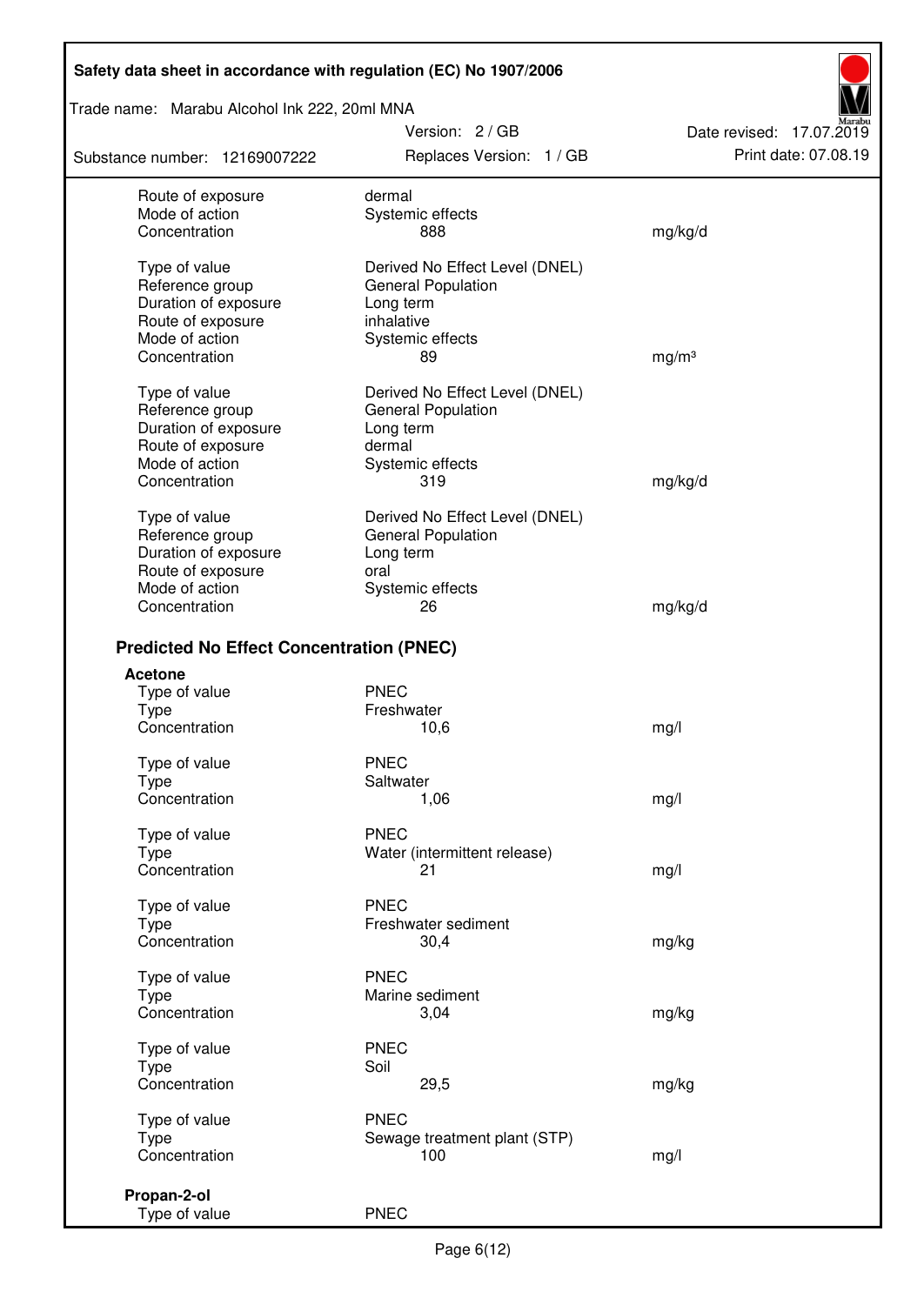#### Trade name: Marabu Alcohol Ink 222, 20ml MNA

Subst

| tance number: 12169007222              | Replaces Version: 1 / GB                            | Print date: 07.08.19 |
|----------------------------------------|-----------------------------------------------------|----------------------|
| Type<br>Concentration                  | Freshwater<br>140,9                                 | mg/l                 |
| Type of value<br>Type<br>Concentration | <b>PNEC</b><br>Saltwater<br>140,9                   | mg/l                 |
| Type of value<br>Type<br>Concentration | <b>PNEC</b><br>Sewage treatment plant (STP)<br>2251 | mg/l                 |
| Type of value<br>Type<br>Concentration | <b>PNEC</b><br>Freshwater sediment<br>552           | mg/kg                |
| Type of value<br>Type<br>Concentration | <b>PNEC</b><br>Marine sediment<br>552               | mg/kg                |
| Type of value<br>Type<br>Concentration | <b>PNEC</b><br>Soil<br>28                           | mg/kg                |

Version: 2 / GB

Date revised: 17.07.2019

# **8.2. Exposure controls**

#### **Exposure controls**

Provide adequate ventilation. Where reasonably practicable this should be achieved by the use of local exhaust ventilation and good general extraction. If these are not sufficient to maintain concentrations of particulates and solvent vapour below the OEL, suitable respiratory protection must be worn.

## **Respiratory protection**

If workers are exposed to concentrations above the exposure limit they must use appropriate, certified respirators. Full mask, filter A

#### **Hand protection**

There is no one glove material or combination of materials that will give unlimited resistance to any individual or combination of chemicals.

For prolonged or repeated handling nitrile rubber gloves with textile undergloves are required.<br>Material thickness  $\geq 0.5$  mm

- Material thickness  $\begin{array}{ccc} 0.5 \\ -8.5 \end{array}$  Material thickness  $\begin{array}{ccc} 0.5 \\ -8.5 \end{array}$
- Breakthrough time < 30 min

The breakthrough time must be greater than the end use time of the product.

The instructions and information provided by the glove manufacturer on use, storage, maintenance and replacement must be followed.

Gloves should be replaced regularly and if there is any sign of damage to the glove material.

Always ensure that gloves are free from defects and that they are stored and used correctly.

The performance or effectiveness of the glove may be reduced by physical/ chemical damage and poor maintenance.

Barrier creams may help to protect the exposed areas of the skin, they should however not be applied once exposure has occurred.

## **Eye protection**

Use safety eyewear designed to protect against splash of liquids.

## **Body protection**

Cotton or cotton/synthetic overalls or coveralls are normally suitable.

# **SECTION 9: Physical and chemical properties**

**9.1. Information on basic physical and chemical properties**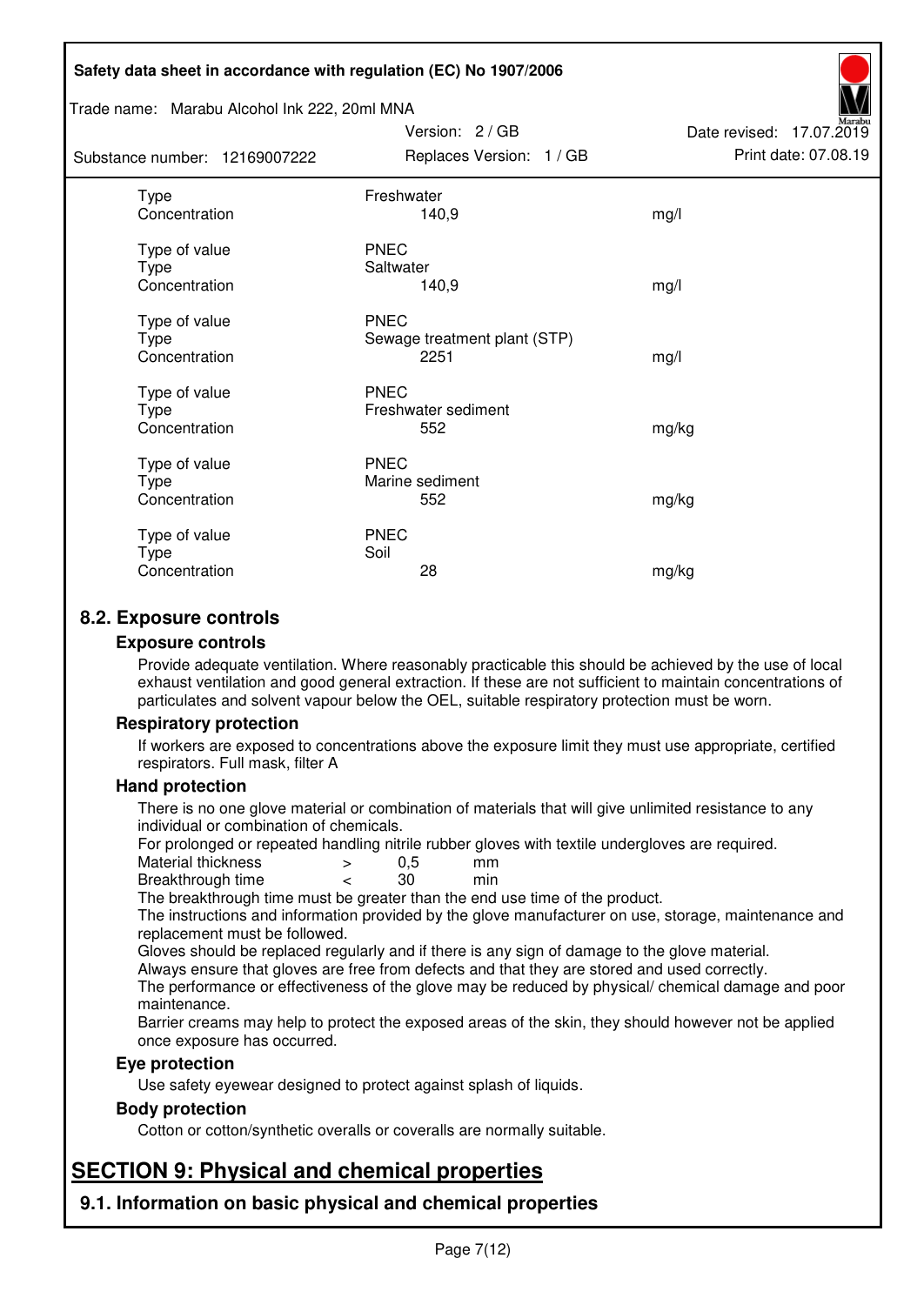| Trade name: Marabu Alcohol Ink 222, 20ml MNA<br>Substance number: 12169007222 | Version: 2 / GB<br>Replaces Version: 1 / GB | Date revised: 17.07.2019<br>Print date: 07.08.19 |
|-------------------------------------------------------------------------------|---------------------------------------------|--------------------------------------------------|
| Form                                                                          | liquid                                      |                                                  |
| Colour                                                                        | coloured                                    |                                                  |
| <b>Odour</b>                                                                  | solvent-like                                |                                                  |
| <b>Odour threshold</b>                                                        |                                             |                                                  |
| Remarks                                                                       | No data available                           |                                                  |
| pH value                                                                      |                                             |                                                  |
| Remarks                                                                       | Not applicable                              |                                                  |
| <b>Melting point</b>                                                          |                                             |                                                  |
| Remarks                                                                       | not determined                              |                                                  |
| <b>Freezing point</b>                                                         |                                             |                                                  |
| Remarks                                                                       | not determined                              |                                                  |
| Initial boiling point and boiling range                                       |                                             |                                                  |
| Value                                                                         | 82<br>appr.                                 | $\rm ^{\circ}C$                                  |
| <b>Flash point</b>                                                            |                                             |                                                  |
| Value                                                                         | 20                                          | °C                                               |
| Evaporation rate (ether $= 1$ ) :                                             |                                             |                                                  |
| Remarks                                                                       | not determined                              |                                                  |
| <b>Flammability (solid, gas)</b><br>Not applicable                            |                                             |                                                  |
| Upper/lower flammability or explosive limits                                  |                                             |                                                  |
| Lower explosion limit                                                         | $\overline{c}$<br>appr.                     | $%$ (V)                                          |
| Upper explosion limit<br>Source                                               | 13<br>appr.<br>Literature value             | $%$ (V)                                          |
| Vapour pressure                                                               |                                             |                                                  |
| Value                                                                         | 45<br>appr.                                 | hPa                                              |
| <b>Vapour density</b>                                                         |                                             |                                                  |
| Remarks                                                                       | not determined                              |                                                  |
| <b>Density</b>                                                                |                                             |                                                  |
| Remarks                                                                       | not determined                              |                                                  |
| Solubility in water                                                           |                                             |                                                  |
| Remarks                                                                       | partially miscible                          |                                                  |
| Partition coefficient: n-octanol/water                                        |                                             |                                                  |
| Remarks                                                                       | Not applicable                              |                                                  |
| Ignition temperature                                                          |                                             |                                                  |
| Value<br>Source                                                               | 425<br>appr.<br>Literature value            | $^{\circ}C$                                      |
| <b>Viscosity</b>                                                              |                                             |                                                  |
| Value                                                                         | 150<br>250<br>to                            | mPa.s                                            |
| <b>Efflux time</b>                                                            |                                             |                                                  |
| Value                                                                         | 12<br>$\,<\,$                               | s                                                |
| Temperature                                                                   | $\rm ^{\circ}C$<br>20                       |                                                  |
| Method                                                                        | DIN 53211 4 mm                              |                                                  |
| <b>Explosive properties</b>                                                   |                                             |                                                  |
| evaluation                                                                    | no                                          |                                                  |
| <b>Oxidising properties</b><br>evaluation                                     | None known                                  |                                                  |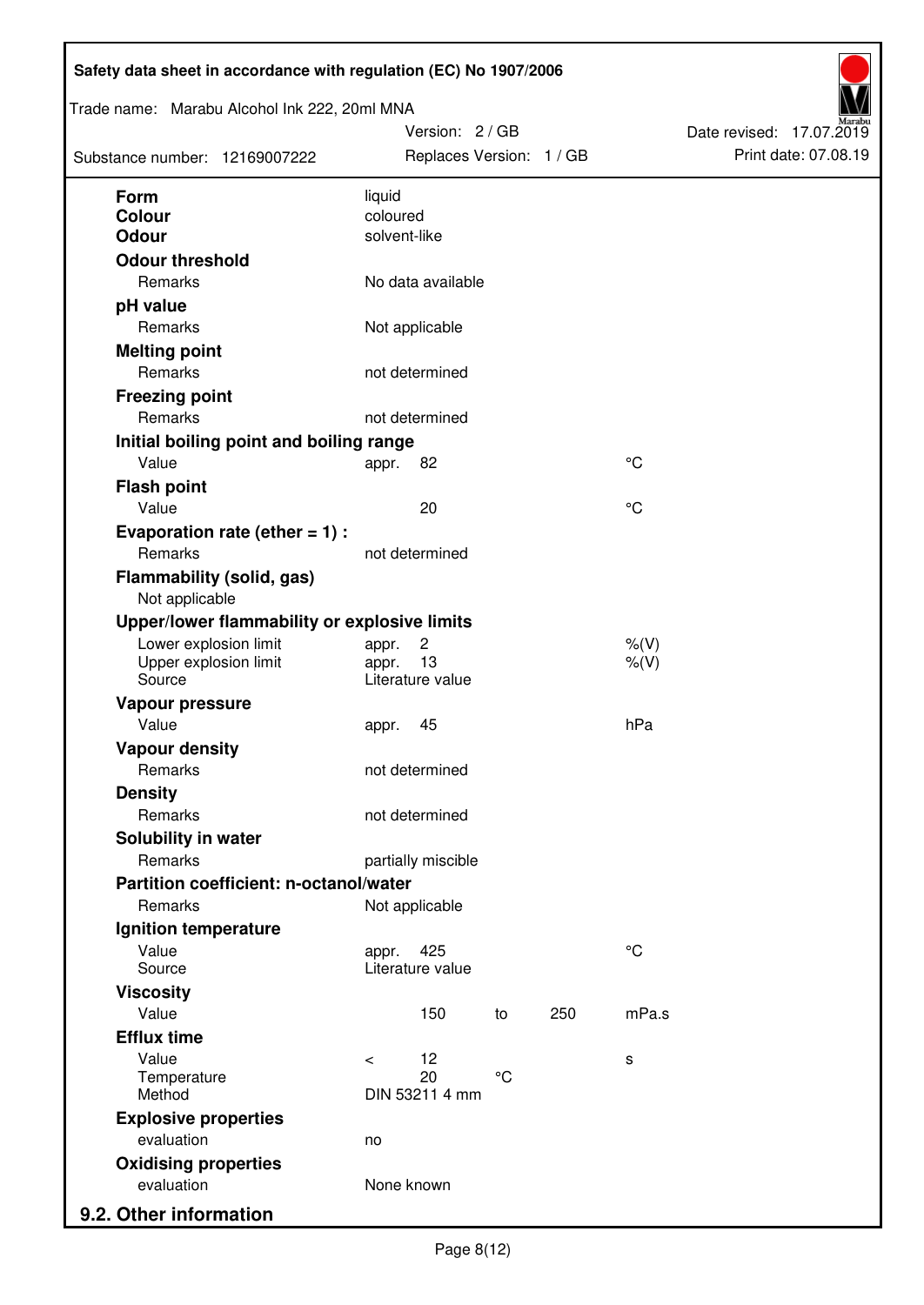| Safety data sheet in accordance with regulation (EC) No 1907/2006 |  |
|-------------------------------------------------------------------|--|
|                                                                   |  |

Trade name: Marabu Alcohol Ink 222, 20ml MNA

Version: 2 / GB

Substance number: 12169007222

# **Other information**

The physical specifications are approximate values and refer to the used safety relevant component(s).

# **SECTION 10: Stability and reactivity**

## **10.1. Reactivity**

No hazardous reactions when stored and handled according to prescribed instructions.

## **10.2. Chemical stability**

Stable under recommended storage and handling conditions (see section 7).

## **10.3. Possibility of hazardous reactions**

Keep away from oxidising agents, strongly alkaline and strongly acid materials in order to avoid exothermic reactions.

## **10.4. Conditions to avoid**

When exposed to high temperatures may produce hazardous decomposition products.

## **10.5. Incompatible materials**

No hazardous reactions when stored and handled according to prescribed instructions.

## **10.6. Hazardous decomposition products**

See chapter 5.2 (Firefighting measures - Special hazards arising from the substance or mixture).

# **SECTION 11: Toxicological information**

## **11.1. Information on toxicological effects**

| <b>Acute oral toxicity</b>                |                                                                   |       |  |
|-------------------------------------------|-------------------------------------------------------------------|-------|--|
| Remarks                                   | Based on available data, the classification criteria are not met. |       |  |
| <b>Acute oral toxicity (Components)</b>   |                                                                   |       |  |
| <b>Acetone</b>                            |                                                                   |       |  |
| <b>Species</b>                            | rat                                                               |       |  |
| LD50                                      | 5800                                                              | mg/kg |  |
| <b>Acute dermal toxicity (Components)</b> |                                                                   |       |  |
| <b>Acetone</b>                            |                                                                   |       |  |
| Species                                   | rabbit                                                            |       |  |
| LD50                                      | 20000                                                             | mg/kg |  |
| <b>Acute inhalational toxicity</b>        |                                                                   |       |  |
| Remarks                                   | Based on available data, the classification criteria are not met. |       |  |
| <b>Skin corrosion/irritation</b>          |                                                                   |       |  |
| Remarks                                   | Based on available data, the classification criteria are not met. |       |  |
| Serious eye damage/irritation             |                                                                   |       |  |
| evaluation                                | irritant                                                          |       |  |
| <b>Remarks</b>                            | The classification criteria are met.                              |       |  |
| <b>Sensitization</b>                      |                                                                   |       |  |
| <b>Remarks</b>                            | Based on available data, the classification criteria are not met. |       |  |
| <b>Mutagenicity</b>                       |                                                                   |       |  |
| Remarks                                   | Based on available data, the classification criteria are not met. |       |  |
| <b>Reproductive toxicity</b>              |                                                                   |       |  |
| Remarks                                   | Based on available data, the classification criteria are not met. |       |  |
| Carcinogenicity                           |                                                                   |       |  |
| Remarks                                   | Based on available data, the classification criteria are not met. |       |  |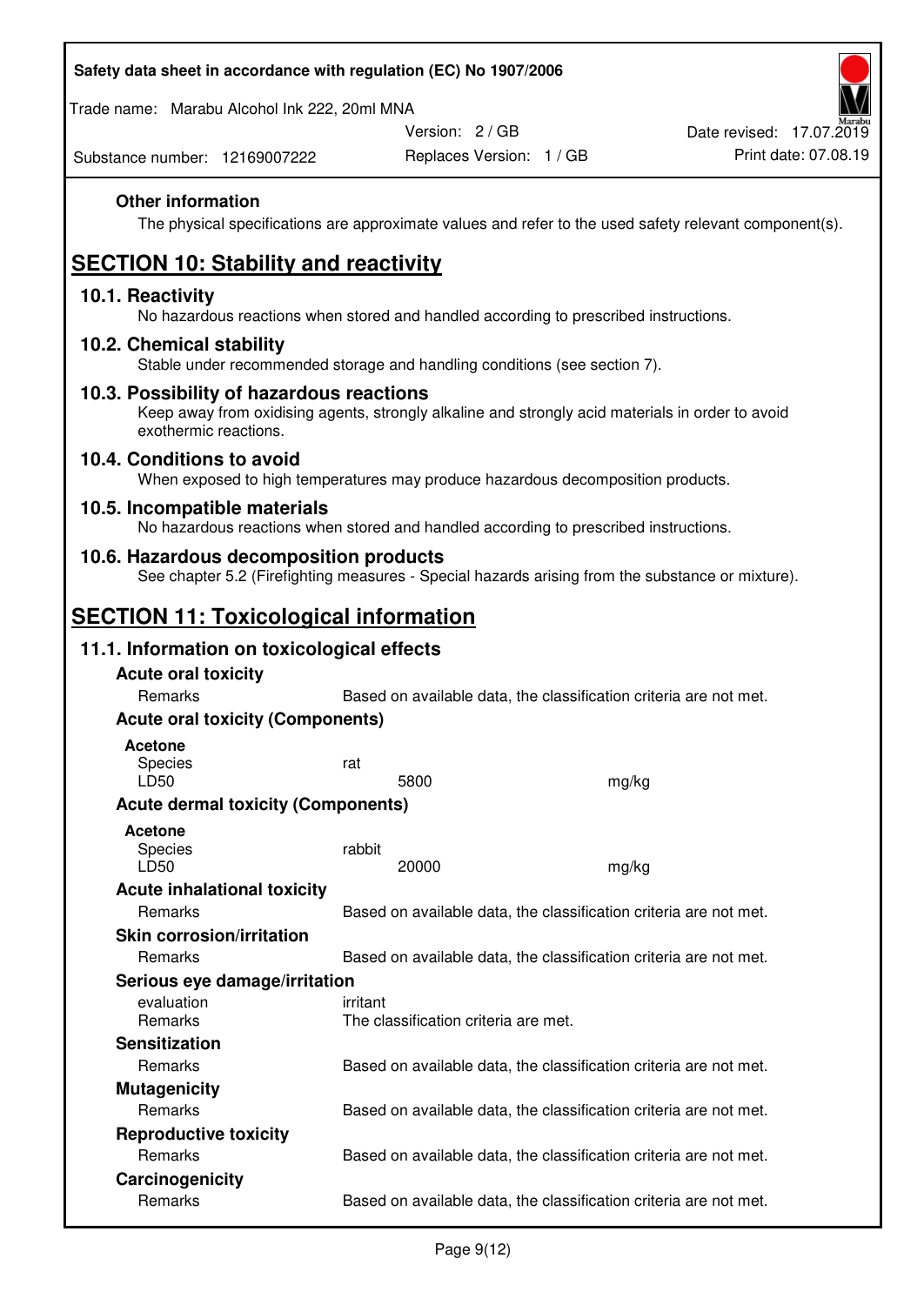Trade name: Marabu Alcohol Ink 222, 20ml MNA

Version: 2 / GB

Substance number: 12169007222

Replaces Version: 1 / GB Print date: 07.08.19 Date revised: 17.07.2019

# **Specific Target Organ Toxicity (STOT)**

| Single exposure<br><b>Remarks</b><br>evaluation | The classification criteria are met.<br>May cause drowsiness or dizziness. |
|-------------------------------------------------|----------------------------------------------------------------------------|
| <b>Repeated exposure</b><br>Remarks             | Based on available data, the classification criteria are not met.          |

#### **Aspiration hazard**

Based on available data, the classification criteria are not met.

#### **Experience in practice**

Exposure to component solvents vapours concentration in excess of the stated occupational exposure limit may result in adverse health effects such as mucous membrane and respiratory system irritation and adverse effects on kidney, liver and central nervous system. Symptoms and signs include headache, dizziness, fatigue, muscular weakness, drowsiness and in extreme cases, loss of consciousness. Solvents may cause some of the above effects by absorption through the skin. Repeated or prolonged contact with the mixture may cause removal of natural fat from the skin resulting in non-allergic contact dermatitis and absorption through the skin. The liquid splashed in the eyes may cause irritation and reversible damage. Ingestion may cause nausea, diarrhoea and vomiting. This takes into account, where known, delayed and immediate effects and also chronic effects of components from short-term and long-term exposure by oral, inhalation and dermal routes of exposure and eye contact.

#### **Other information**

There are no data available on the mixture itself. The mixture has been assessed following the additivity method of the GHS/CLP Regulation (EC) No 1272/2008.

# **SECTION 12: Ecological information**

# **12.1. Toxicity**

## **General information**

There are no data available on the mixture itself.Do not allow to enter drains or water courses.The mixture has been assessed following the summation method of the CLP Regulation (EC) No 1272/2008 and is not classified as dangerous for the environment.

## **12.2. Persistence and degradability**

#### **General information**

No data available

## **12.3. Bioaccumulative potential**

#### **General information**

There are no data available on the mixture itself.

#### **Partition coefficient: n-octanol/water**

Remarks Not applicable

# **12.4. Mobility in soil**

## **General information**

There are no data available on the mixture itself.

## **12.5. Results of PBT and vPvB assessment**

#### **General information**

There are no data available on the mixture itself.

## **12.6. Other adverse effects**

# **General information**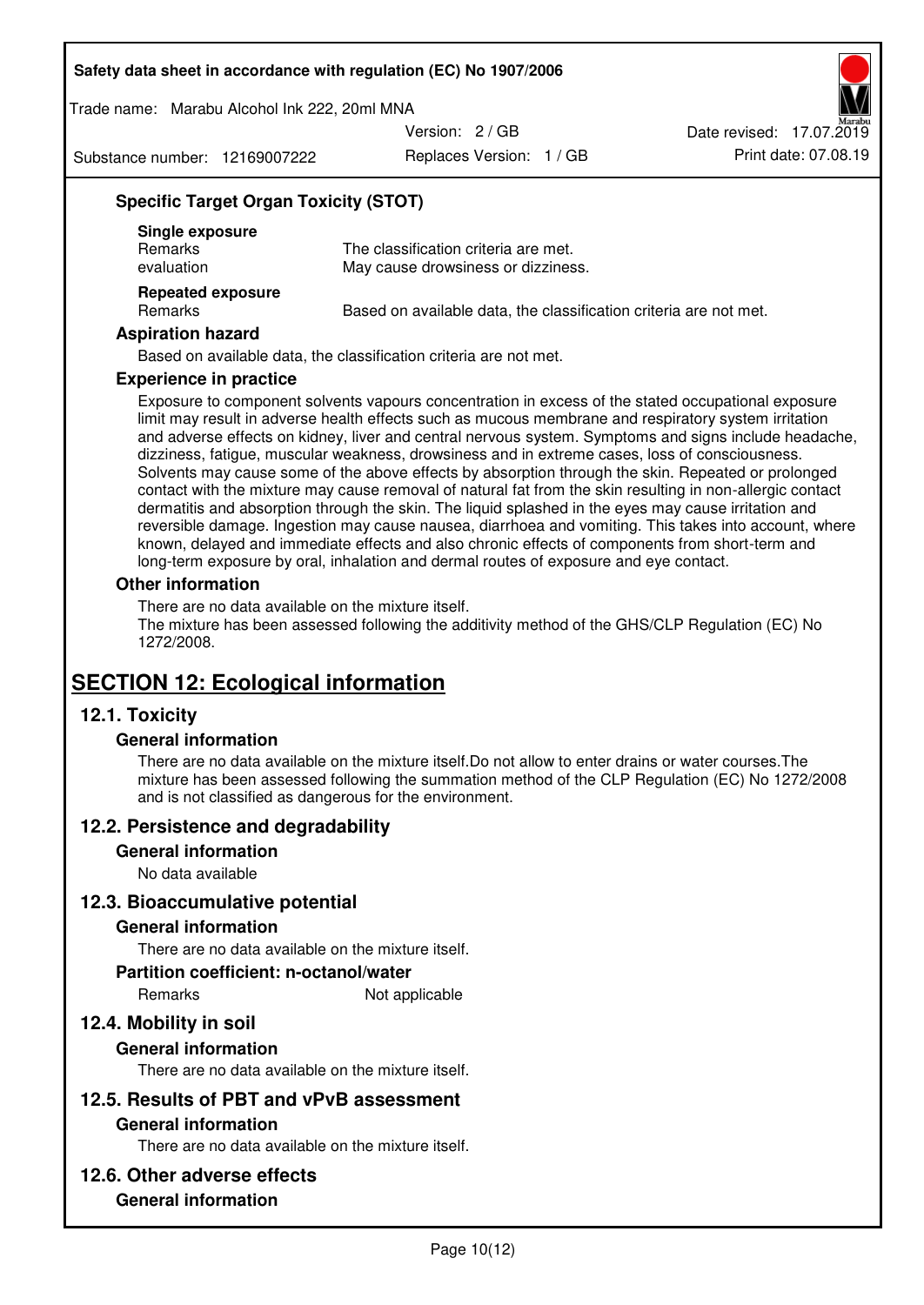Trade name: Marabu Alcohol Ink 222, 20ml MNA

Version: 2 / GB

Substance number: 12169007222

Replaces Version: 1 / GB Print date: 07.08.19 Date revised: 17.07.2019

There are no data available on the mixture itself.

# **SECTION 13: Disposal considerations**

# **13.1. Waste treatment methods**

# **Disposal recommendations for the product**

Do not allow to enter drains or water courses.

Wastes and emptied containers should be classified in accordance with relevant national regulation. The European Waste Catalogue classification of this product, when disposed of as waste is EWC waste code  $08\,03\,12^*$  waste ink containing dangerous substances If this product is mixed with other wastes, the original waste product code may no longer apply and the appropriate code should be assigned.

For further information contact your local waste authority.

# **Disposal recommendations for packaging**

Using information provided in this safety data sheet, advice should be obtained from the relevant waste authority on the classification of empty containers. Empty containers must be scrapped or reconditioned.

Not emptied containers are hazardous waste (waste code number 150110).

# **SECTION 14: Transport information**

# **Land transport ADR/RID**

| 14.1. UN number<br><b>UN 1263</b>                                                                                                                                                                                                            |                   |
|----------------------------------------------------------------------------------------------------------------------------------------------------------------------------------------------------------------------------------------------|-------------------|
| 14.2. UN proper shipping name                                                                                                                                                                                                                |                   |
| <b>PAINT</b>                                                                                                                                                                                                                                 |                   |
| 14.3. Transport hazard class(es)                                                                                                                                                                                                             |                   |
| Class                                                                                                                                                                                                                                        |                   |
| Label                                                                                                                                                                                                                                        | ვ<br>ვ            |
| 14.4. Packing group                                                                                                                                                                                                                          |                   |
| Packing group                                                                                                                                                                                                                                | Ш                 |
| Special provision                                                                                                                                                                                                                            | 640D              |
| <b>Limited Quantity</b>                                                                                                                                                                                                                      | 5 <sub>1</sub>    |
| Transport category                                                                                                                                                                                                                           | 3                 |
| 14.5. Environmental hazards                                                                                                                                                                                                                  |                   |
| Tunnel restriction code                                                                                                                                                                                                                      | D/E               |
|                                                                                                                                                                                                                                              |                   |
| <b>Marine transport IMDG/GGVSee</b><br>14.1. UN number<br>UN 1263<br>14.2. UN proper shipping name<br><b>PAINT</b><br>14.3. Transport hazard class(es)<br>Class<br>14.4. Packing group<br>Packing group<br>14.5. Environmental hazards<br>no | 3<br>$\mathbf{I}$ |
| Air transport ICAO/IATA                                                                                                                                                                                                                      |                   |
| 14.1. UN number                                                                                                                                                                                                                              |                   |
| UN 1263                                                                                                                                                                                                                                      |                   |
| 14.2. UN proper shipping name<br><b>PAINT</b>                                                                                                                                                                                                |                   |
| 14.3. Transport hazard class(es)                                                                                                                                                                                                             |                   |
| Class                                                                                                                                                                                                                                        | 3                 |
|                                                                                                                                                                                                                                              |                   |